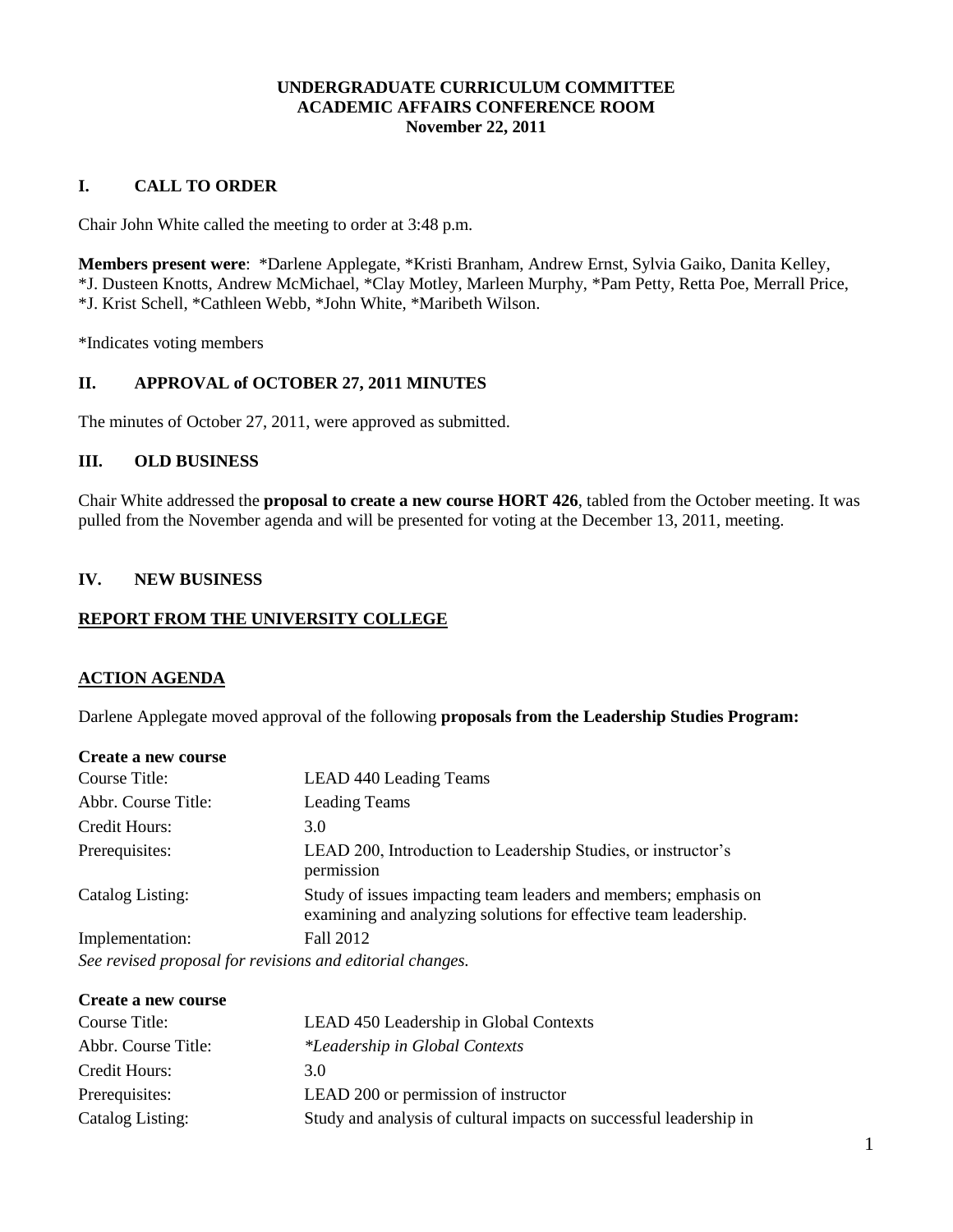various geographical areas. Focus on cultural theories and models that influence leadership across contexts.

Implementation: Fall 2012 *\*Friendly amendment. See revised proposal for revisions and editorial changes.*

#### **Create a new minor program**

| Program Title:                                         | Leadership Studies                                                                                                                                                                                                                                                                                                                                                                                                                                           |
|--------------------------------------------------------|--------------------------------------------------------------------------------------------------------------------------------------------------------------------------------------------------------------------------------------------------------------------------------------------------------------------------------------------------------------------------------------------------------------------------------------------------------------|
| <b>Required Hours:</b>                                 | 21.0                                                                                                                                                                                                                                                                                                                                                                                                                                                         |
| <b>Catalog Description:</b>                            | The minor in Leadership Studies requires 21 semester hours and is<br>applicable to any undergraduate student desiring a minor. Students must<br>earn a grade of "C" or above in the following courses required for this<br>minor: LEAD 200, 325, 330, 395, 400, and two electives chosen in<br>consultation with Leadership Studies advisor. *Students earning a minor<br>in Leadership Studies are ineligible for the Certificate of Leadership<br>Studies. |
| <b>Effective Catalog Year:</b><br>*Friendly amendment. | Fall 2012                                                                                                                                                                                                                                                                                                                                                                                                                                                    |

*See revised proposal for revisions and editorial changes.*

Kristi Branham seconded the motion. The motion carried.

## **REPORT FROM THE POTTER COLLEGE OF ARTS AND LETTERS**

### **CONSENT AGENDA**

| Course Title:                           | ENG 390 Masterpieces of American Literature |                               |
|-----------------------------------------|---------------------------------------------|-------------------------------|
| Credit Hours:                           | 3.0                                         |                               |
| <b>Current Prerequisites:</b>           | <b>ENG 200</b>                              |                               |
| Proposed<br>Prerequisites/corequisites: | ENG 200 (prerequisite) and ENG 300          | (prerequisite or corequisite) |
| Implementation:                         | Fall 2012                                   |                               |

The proposal was approved unanimously.

# **ACTION AGENDA**

Darleen Applegate moved approval of the **following proposals to revise course catalog listings from the Department of Music:**

| Course Title:                    | MUS 100 Theory I                                                                                                                                                                                                                                                                                                                                                                                 |
|----------------------------------|--------------------------------------------------------------------------------------------------------------------------------------------------------------------------------------------------------------------------------------------------------------------------------------------------------------------------------------------------------------------------------------------------|
| Credit Hours:                    | 3.0                                                                                                                                                                                                                                                                                                                                                                                              |
| <b>Current Catalog Listing:</b>  | Prerequisite: Theory Placement Exam. Training in the fundamental<br>elements of music. Triads, intervals, keys, scales, cadences, principles of<br>notation, primary and secondary triads including inversions, writing in<br>four parts, harmonic analysis, non-chord tones, melody harmonization,<br>rhythmic reading, sight singing, melodic and harmonic dictation, and<br>keyboard harmony. |
| <b>Proposed Catalog Listing:</b> | Prerequisite: Theory Placement Exam. Thorough training in the melodic,<br>harmonic and rhythmic fundamentals of music: triads, intervals, keys,                                                                                                                                                                                                                                                  |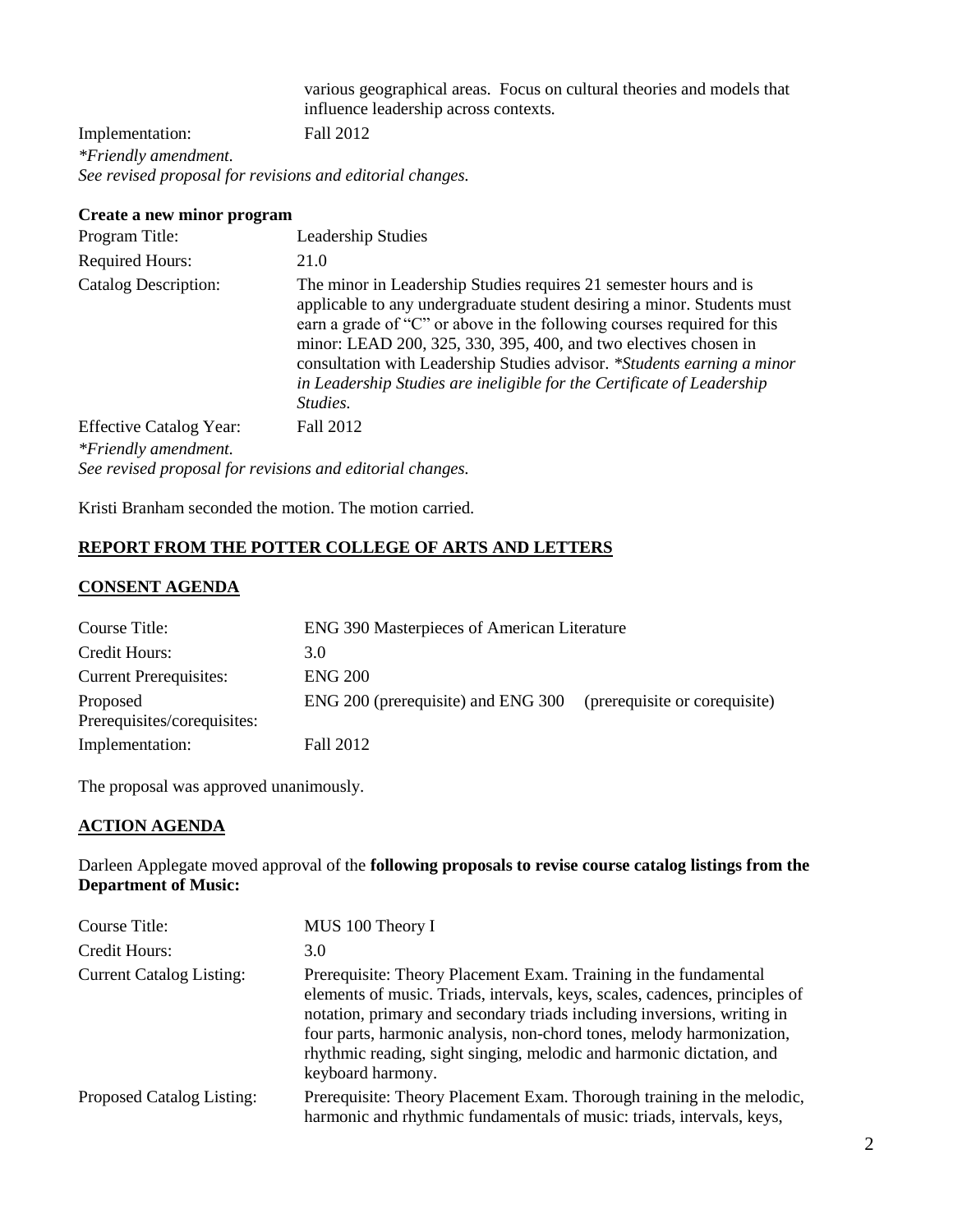|                                 | scales, rhythm and meter, voice leading, diatonic triads in root position<br>and inversion, harmonic progression, rhythmic reading, sight singing,<br>melodic and harmonic dictation.                                                                                                                                                                                                                   |
|---------------------------------|---------------------------------------------------------------------------------------------------------------------------------------------------------------------------------------------------------------------------------------------------------------------------------------------------------------------------------------------------------------------------------------------------------|
| Implementation:                 | Fall 2012                                                                                                                                                                                                                                                                                                                                                                                               |
| <b>Course Title:</b>            | MUS 101 Theory II                                                                                                                                                                                                                                                                                                                                                                                       |
| Credit Hours:                   | 3.0                                                                                                                                                                                                                                                                                                                                                                                                     |
| <b>Current Catalog Listing:</b> | Prerequisite: MUS 100. Seventh chords including inversions, chromatic<br>harmony, suspensions and pedal point, writing for the piano, writing in<br>four parts, harmonic analysis, rhythmic reading, sight singing, melodic<br>and harmonic dictation, and keyboard harmony.                                                                                                                            |
| Proposed Catalog Listing:       | Prerequisite: MUS 100. Continuation of melodic and harmonic dictation,<br>rhythmic reading, and sight singing, phrase and period, non-chord tones,<br>diatonic seventh chords, secondary dominant and leading tone chords.                                                                                                                                                                              |
| Implementation:                 | Fall 2012                                                                                                                                                                                                                                                                                                                                                                                               |
| <b>Course Title:</b>            | MUS 200 Theory III                                                                                                                                                                                                                                                                                                                                                                                      |
| Credit Hours:                   | 3.0                                                                                                                                                                                                                                                                                                                                                                                                     |
| <b>Current Catalog Listing:</b> | Prerequisite: MUS 101. Modulation, ninth, eleventh and thirteenth<br>chords, pop/jazz chord symbols, basics of jazz harmonization, modal<br>harmony, twentieth century non-functional harmony, artificial scales,<br>non-tertian harmony, twelve-tone serialism, writing in four parts,<br>harmonic analysis, rhythmic reading, sight singing, melodic and<br>harmonic dictation, and keyboard harmony. |
| Proposed Catalog Listing:       | Prerequisite: MUS 101. Continuation of melodic and harmonic dictation,<br>rhythmic reading, sight singing, modulation, binary and ternary forms,<br>mode mixture, Neapolitan chords, and augmented sixth chords.                                                                                                                                                                                        |
| Implementation:                 | Fall 2013                                                                                                                                                                                                                                                                                                                                                                                               |
| <b>Course Title:</b>            | MUS 201 Theory IV                                                                                                                                                                                                                                                                                                                                                                                       |
| Credit Hours:                   | 3.0                                                                                                                                                                                                                                                                                                                                                                                                     |
| <b>Current Catalog Listing:</b> | Prerequisite: MUS 200. Form and analysis of Baroque, Classical and<br>Romantic era music, composition of a sonatina form in eighteenth<br>century style for piano, harmonic analysis, melodic improvisation,<br>rhythmic reading, sight singing, melodic and harmonic dictation, and<br>keyboard harmony.                                                                                               |
| Proposed Catalog Listing:       | Prerequisite: MUS 200. Continuation of melodic and harmonic dictation,<br>rhythmic reading, and sight singing, composition of a sonatina in<br>eighteenth century style for piano, enharmonic modulation, extended and<br>altered dominant chords, late nineteenth century techniques, techniques<br>of the twentieth century, post-tonal techniques.                                                   |
| Implementation:                 | Fall 2013                                                                                                                                                                                                                                                                                                                                                                                               |

Kristi Branham seconded the motion. The motion carried**.**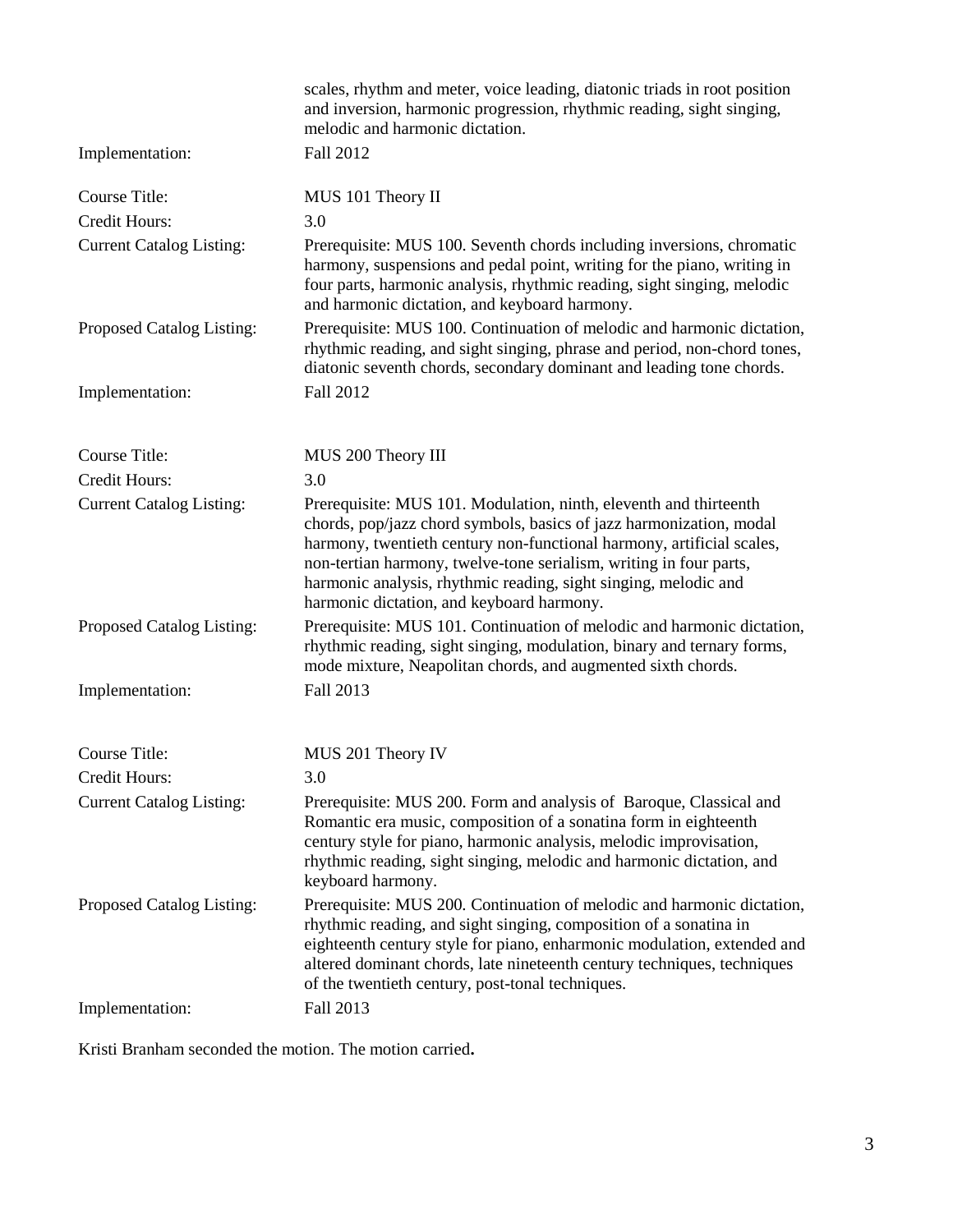Darlene Applegate moved approval of the following **proposals from the Department of Anthropology:**

| Create a course equivalency             |                                                                                                                                                                                                                                                                                                                                                                                                                                                                                  |
|-----------------------------------------|----------------------------------------------------------------------------------------------------------------------------------------------------------------------------------------------------------------------------------------------------------------------------------------------------------------------------------------------------------------------------------------------------------------------------------------------------------------------------------|
| <b>Existing Course Title:</b>           | ANTH 341 Peoples and Cultures of Asia                                                                                                                                                                                                                                                                                                                                                                                                                                            |
| Credit Hours:                           | 3.0                                                                                                                                                                                                                                                                                                                                                                                                                                                                              |
| Identification of Equivalent<br>Course: | FLK 341 People and Cultures of Asia                                                                                                                                                                                                                                                                                                                                                                                                                                              |
| Implementation:                         | Fall 2012                                                                                                                                                                                                                                                                                                                                                                                                                                                                        |
| Create a new course                     |                                                                                                                                                                                                                                                                                                                                                                                                                                                                                  |
| Course Title:                           | FLK 341 Peoples and Cultures of Asia                                                                                                                                                                                                                                                                                                                                                                                                                                             |
| Abbr. Course Title:                     | Peoples and Cultures of Asia                                                                                                                                                                                                                                                                                                                                                                                                                                                     |
| Credit Hours:                           | 3.0                                                                                                                                                                                                                                                                                                                                                                                                                                                                              |
| Prerequisites/Corequisites:             | None                                                                                                                                                                                                                                                                                                                                                                                                                                                                             |
| <b>Catalog Listing:</b>                 | Study of the cultures of South, East, and Southeast Asia with emphasis<br>on origins, prehistoric and historic migrations, ecology, and subsistence<br>patterns, and the origins and evolution of the major civilizations of India,<br>China, Japan, and Vietnam. Topics include kinship and the family,<br>religion, social organization, gender, economy, colonialism and<br>independence, globalization and development, and maintenance of<br>traditions in modern contexts. |
| Implementation:                         | Fall 2012                                                                                                                                                                                                                                                                                                                                                                                                                                                                        |

**For the record and future reference**, "if a course exists and is identical to the proposed new course (other than the prefix), then there is no need for a proposal to create a new course."

Maribeth Wilson seconded the motion. The motion carried.

Pam Petty moved approval of the following **proposals from the Department of Modern Languages:**

| Create a new course |                                                                                                                                                                                                                                                                   |
|---------------------|-------------------------------------------------------------------------------------------------------------------------------------------------------------------------------------------------------------------------------------------------------------------|
| Course Title:       | CHIN 301 Advanced Intermediate Chinese I                                                                                                                                                                                                                          |
| Abbr. Course Title: | Advanced Intermediate CHIN I                                                                                                                                                                                                                                      |
| Credit Hours:       | 3.0                                                                                                                                                                                                                                                               |
| Prerequisites:      | CHIN 202 or equivalent                                                                                                                                                                                                                                            |
| Catalog Listing:    | Continued expansion of interpersonal communication skills at the<br>advanced intermediate level. Focus on control of more complex<br>linguistic forms to achieve increasing comprehension and presentation of<br>Chinese language and culture on familiar topics. |
| Implementation:     | Fall 2012                                                                                                                                                                                                                                                         |
| Create a new course |                                                                                                                                                                                                                                                                   |
| Course Title:       | CHIN 302 Advanced Intermediate Chinese II                                                                                                                                                                                                                         |
| Abbr. Course Title: | Advanced Intermediate CHIN II                                                                                                                                                                                                                                     |
| Credit Hours:       | 3.0                                                                                                                                                                                                                                                               |
| Prerequisites:      | CHIN 301 or equivalent                                                                                                                                                                                                                                            |
| Catalog Listing:    | Continued expansion of interpersonal communication skills at the<br>advanced intermediate level. Focus on control of more complex                                                                                                                                 |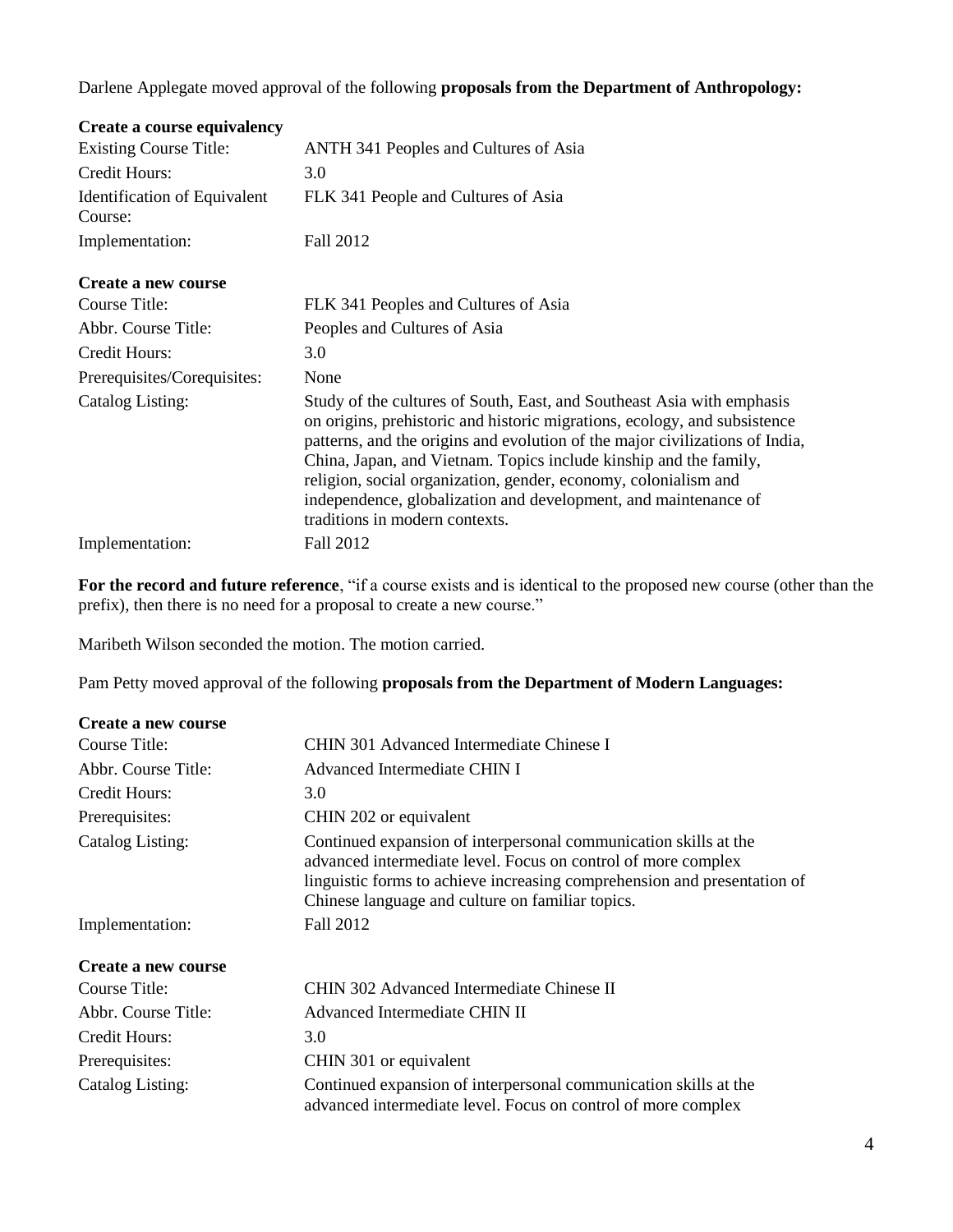linguistic forms to achieve increasing comprehension and presentation of Chinese language and culture on both familiar and unfamiliar topics.

Implementation: Fall 2012

Darlene Applegate seconded the motion. The motion carried. *See revised proposal for revisions and editorial changes.*

Darlene Applegate moved approval of the following **proposal to create a new course from the Department of Music:**

| Course Title:       | MUS 304 Form and Analysis                                                                                                                                   |
|---------------------|-------------------------------------------------------------------------------------------------------------------------------------------------------------|
| Abbr. Course Title: | Form and Analysis                                                                                                                                           |
| Credit Hours:       | 2.0                                                                                                                                                         |
| Prerequisite:       | <b>MUS 201</b>                                                                                                                                              |
| Catalog Listing:    | Prerequisite: MUS 201. The study of the basic formal structures of tonal<br>and twentieth century music through score study and compositional<br>exercises. |
| Implementation:     | Fall 2012                                                                                                                                                   |

Pam Petty seconded the motion. The motion carried. *See revised proposal for revisions and editorial changes.*

Darlene Applegate moved approval of the following **proposal to revise a program from the Department of Music:**

| Program Title:                 | Bachelor of Arts in Music (Liberal Arts)                                                                                                                                                                                                                                                                                                                                                        |
|--------------------------------|-------------------------------------------------------------------------------------------------------------------------------------------------------------------------------------------------------------------------------------------------------------------------------------------------------------------------------------------------------------------------------------------------|
| Reference Number:              | 583                                                                                                                                                                                                                                                                                                                                                                                             |
| Identification:                | Remove MUS 260 Group Piano III and MUS 261 Group Piano IV from<br>degree requirements, reduce the electives to 5 hours, and expand the<br>choice of courses that will fulfill electives to read "5 hours selected from<br>Theory/Composition, History/Literature, ensembles, applied lessons,<br>conducting, methods, or techniques." This will reduce the total program<br>credit hours to 48. |
| <b>Effective Catalog Year:</b> | Fall 2012                                                                                                                                                                                                                                                                                                                                                                                       |

Maribeth Wilson seconded the motion. The motion carried. *See revised proposal for revisions and editorial changes.*

Darlene Applegate moved approval of the following **proposals to revise a program from the Department of Music:**

| Program Title:                 | Bachelor of Music, concentration in Music Education, Instrumental<br>Sequence                                |
|--------------------------------|--------------------------------------------------------------------------------------------------------------|
| Reference Number:              | 593                                                                                                          |
| Identification:                | Remove MUS 203 Music Technology (2 hrs) and add MUS 304 Form<br>and Analysis (2 hrs) to degree requirements. |
| <b>Effective Catalog Year:</b> | Fall 2012                                                                                                    |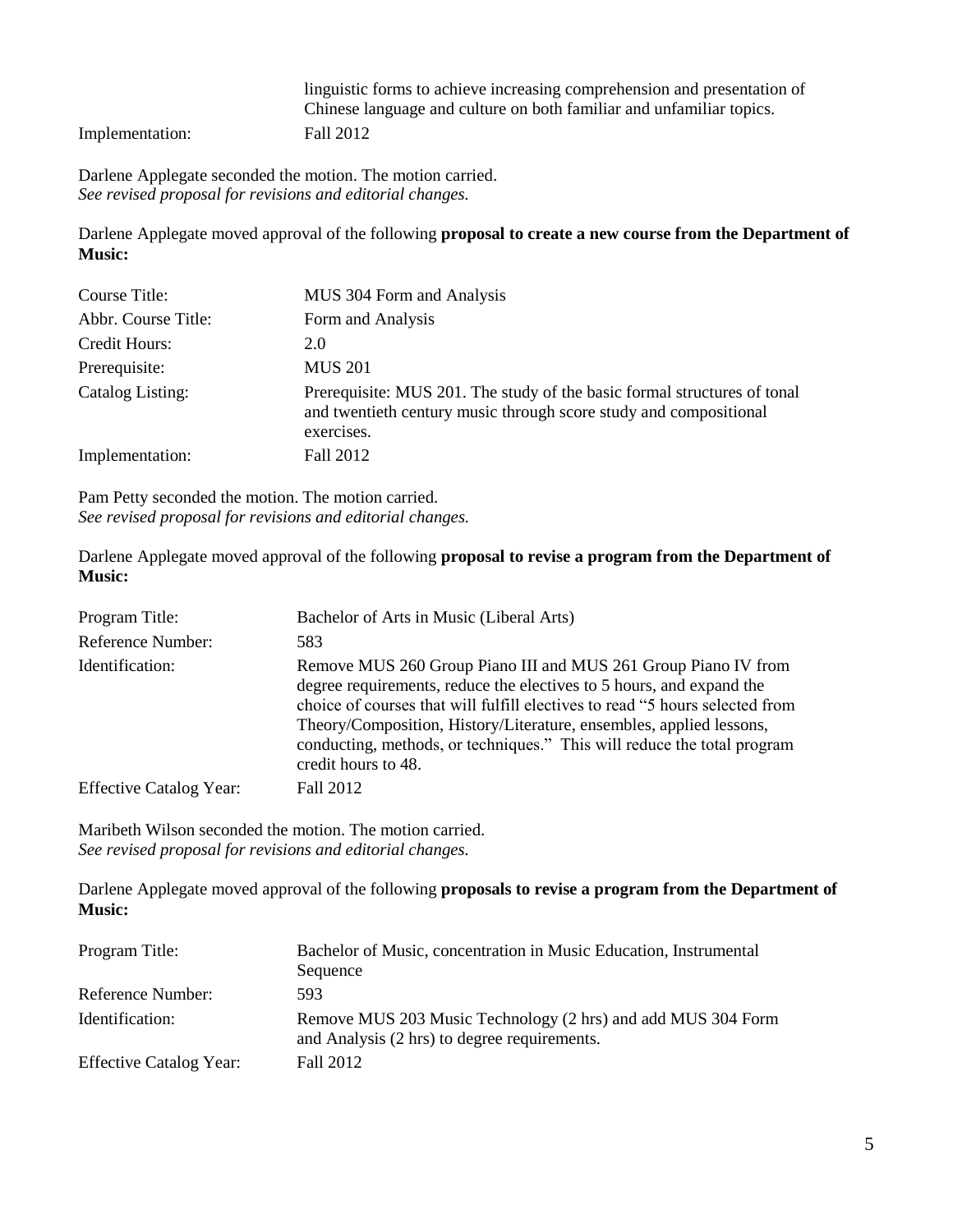| Program Title:                 | Bachelor of Music, concentration in Music Education, Integrated<br>Sequence                                  |
|--------------------------------|--------------------------------------------------------------------------------------------------------------|
| Reference Number:              | 593                                                                                                          |
| Identification:                | Remove MUS 203 Music Technology (2 hrs) and add MUS 304 Form<br>and Analysis (2 hrs) to degree requirements. |
| <b>Effective Catalog Year:</b> | Fall 2012                                                                                                    |
| Program Title:                 | Bachelor of Music, concentration in Music Education, Vocal Sequence                                          |
| Reference Number:              | 593                                                                                                          |
| Identification:                | Remove MUS 203 Music Technology (2 hrs) and add MUS 304 Form<br>and Analysis (2 hrs) to degree requirements. |
| <b>Effective Catalog Year:</b> | Fall 2012                                                                                                    |
| Program Title:                 | Bachelor of Music, concentration in Performance                                                              |
| <b>Reference Number:</b>       | 593                                                                                                          |
| Identification:                | Remove MUS 203 Music Technology (2 hrs) and add MUS 304 Form<br>and Analysis (2 hrs) to degree requirements. |
| <b>Effective Catalog Year:</b> | Fall 2012                                                                                                    |

Maribeth Wilson seconded the motion. The motion carried.

# **REPORT FROM THE OGDEN COLLEGE OF SCIENCE AND ENGINEERING**

### **CONSENT AGENDA**

Darlene Applegate moved approval of the following **proposal to delete a course from the Department of Mathematics and Computer Science:**

| Course Title:   | CS 145 Introduction to Computing |
|-----------------|----------------------------------|
| Credit Hours:   | 30                               |
| Implementation: | Fall 2012                        |

The motion was seconded by Cathleen Webb. The motion carried.

# **ACTION AGENDA**

Darlene Applegate moved to approve the following **proposal to create a new course from the Department of Mathematics and Computer Science:**

| Course Title:                    | MATH 306 Applied and Computational Linear Algebra                                                                                           |
|----------------------------------|---------------------------------------------------------------------------------------------------------------------------------------------|
| <b>Abbreviated Course Title:</b> | Appl Comput Linear Algebra                                                                                                                  |
| Credit Hours:                    | 3.0                                                                                                                                         |
| Prerequisites:                   | Math placement eligibility above MATH 116 or MATH 116 with grade<br>of C or better, and MATH 183 or another college-level 3-hour statistics |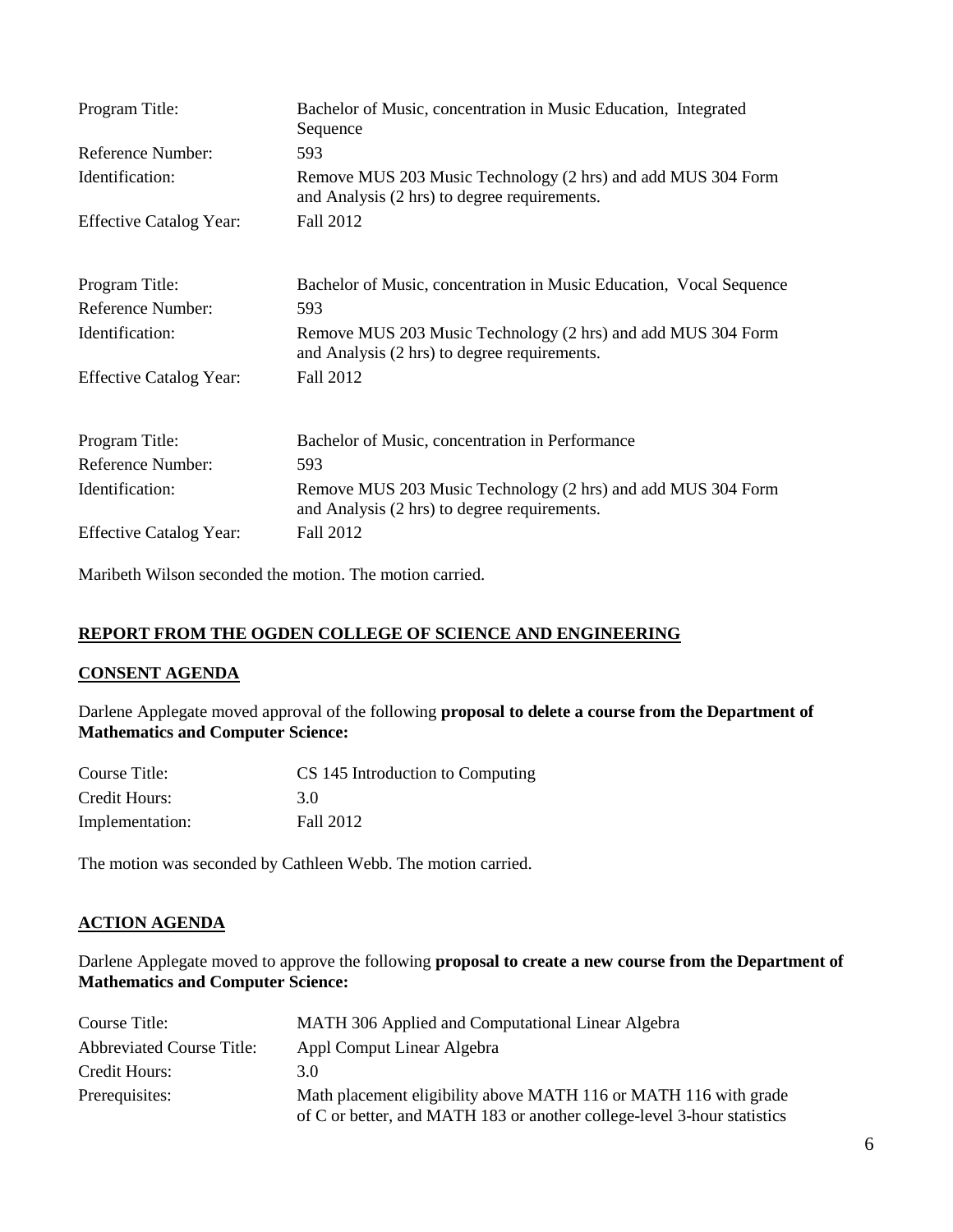|                 | course with grade of C or better; or MATH 136 or MATH 142 with grade<br>of C or better.                                                                                                                                                                                                                                                                                                  |
|-----------------|------------------------------------------------------------------------------------------------------------------------------------------------------------------------------------------------------------------------------------------------------------------------------------------------------------------------------------------------------------------------------------------|
| Listing:        | Basic concepts and computational techniques of matrix and linear<br>algebra. Practical methods using computer software for small-to-large<br>data sets. Applications in economics, finance, informatics, statistics, and<br>social, engineering, physical and biological sciences. Computer<br>assignments are required. Not accepted for credit toward a mathematics<br>major or minor. |
| Implementation: | Fall 2012                                                                                                                                                                                                                                                                                                                                                                                |

Maribeth Wilson seconded the motion. The motion carried.

Pam Petty moved approval of the following **proposal to revise a program from the Department of Mathematics and Computer Science:**

| Program Title:                 | Bachelor of Science in Computer Science |
|--------------------------------|-----------------------------------------|
| Reference Number:              | 629                                     |
| Identification:                | Establish admission requirements.       |
| <b>Effective Catalog Year:</b> | <b>Fall 2012</b>                        |

Maribeth Wilson seconded the motion. The motion carried. *See revised proposal for editorial changes.*

Pam Petty moved approval of the **following proposal to revise a program from the Department of Engineering:**

| Program Title:                 | Civil Engineering                                                                                                                                                                    |
|--------------------------------|--------------------------------------------------------------------------------------------------------------------------------------------------------------------------------------|
| Reference Number:              | 534                                                                                                                                                                                  |
| Identification:                | Nine (9) credit hours of technical electives are required from the<br>approved list. Remove three $(3)$ courses and add twelve $(12)$ courses to<br>the list of technical electives. |
| <b>Effective Catalog Year:</b> | Fall 2012                                                                                                                                                                            |

Maribeth Wilson seconded the motion. The motion carried. *See revised proposal for revisions and editorial changes.*

### **REPORT FROM THE COLLEGE OF HEALTH AND HUMAN SERVICES**

### **INFORMATION**

Proposal to Change Course Prefix (Physical Education): Proposed Course Prefix: PETE (Physical Education – Teacher Education) COURSE NUMBERS TO BE INCLUDED UNDER THE NEW COURSE PREFIX: PETE 322 Field Experience I PETE 415 Field Experience II Implementation: Fall 2012

Proposal to Change Course Prefix (Physical Education): Proposed Course Prefix: PEMS (Physical Education-Movement Studies) COURSE NUMBERS TO BE INCLUDED UNDER THE NEW COURSE PREFIX: PEMS 326 Movement Studies Practicum I PEMS 426 Movement Studies Practicum II Implementation: Fall 2012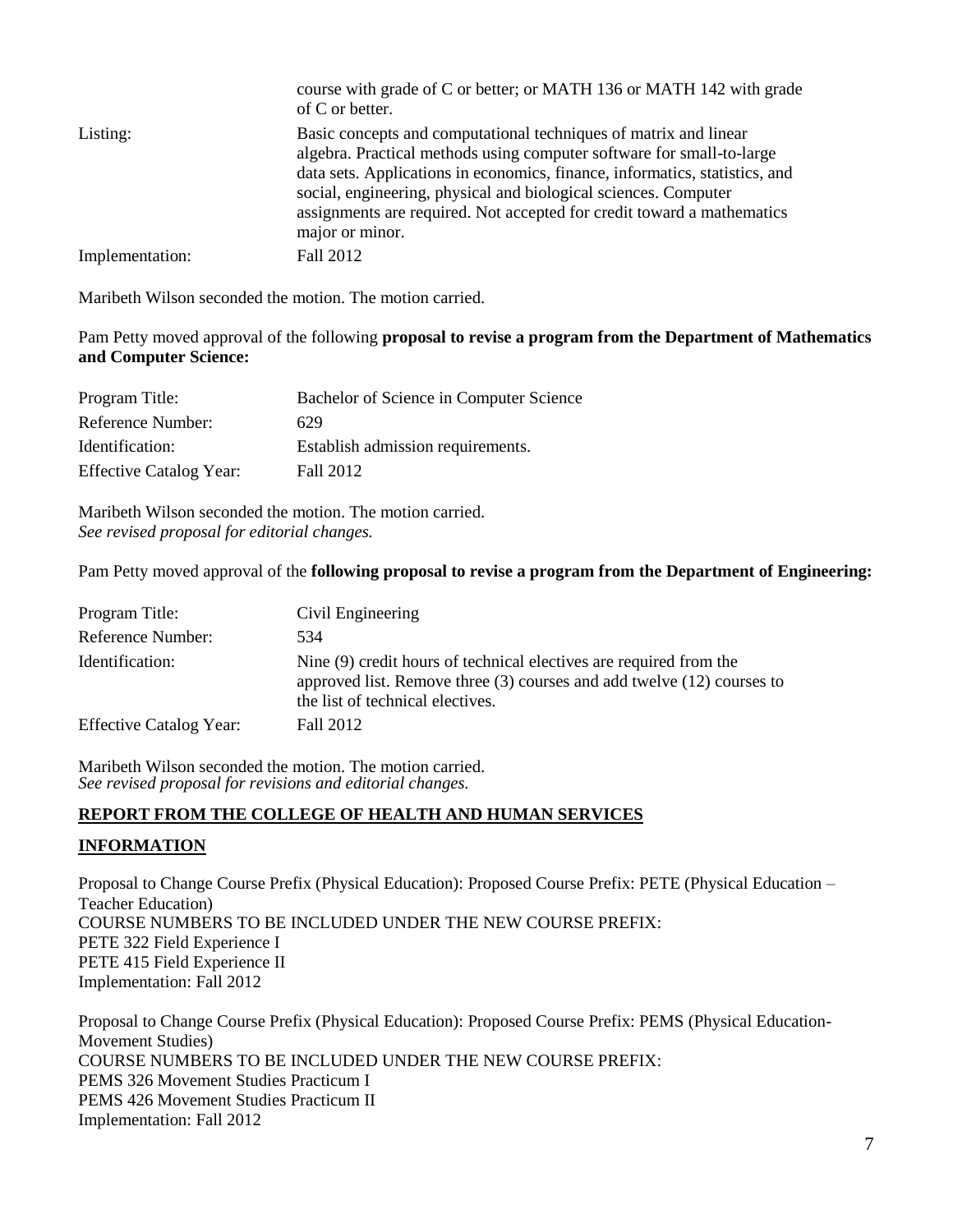# **CONSENT AGENDA**

Pam Petty moved approval of the following **proposal to create an equivalent course from the Department of Kinesiology, Recreation, and Sport:**

| <b>Existing Course Title:</b>           | PE 310 Kinesiology  |
|-----------------------------------------|---------------------|
| Credit Hours:                           | 3 O                 |
| Identification of Equivalent<br>Course: | EXS 310 Kinesiology |
| Implementation:                         | Fall 2012           |

Maribeth Wilson seconded the motion. The motion passed.

#### **ACTION AGENDA**

Darlene Applegate moved approval of the **following proposal to revise a course catalog listing from the Department of Kinesiology, Recreation, and Sport:**

| Course Title:                    | PETE 322 Field Experience in Physical Education I                                                                                                                                                             |
|----------------------------------|---------------------------------------------------------------------------------------------------------------------------------------------------------------------------------------------------------------|
| Credit Hours:                    | 2.0                                                                                                                                                                                                           |
| <b>Current Catalog Listing:</b>  | Field-based experiences in Early and Middle Childhood emphasizing the<br>abilities to understand, recognize, analyze, and demonstrate a range of<br>teaching skills.                                          |
| <b>Proposed Catalog Listing:</b> | Field-based experience in elementary school physical education<br>emphasizing the abilities to understand, recognize, analyze, and<br>demonstrate a range of teaching skills in an elementary school context. |
| Implementation:                  | Fall 2012                                                                                                                                                                                                     |

Pam Petty seconded the motion. The motion carried.

Darlene Applegate moved approval of the **following proposals from the Department of Kinesiology, Recreation, and Sport:**

| Revise course grading system                              |                                       |
|-----------------------------------------------------------|---------------------------------------|
| Course Title:                                             | EXS 296 Practicum in Exercise Science |
| Credit Hours:                                             | 3.0                                   |
| <b>Current Course Grading</b><br>System:                  | Pass/fail                             |
| Proposed course grading<br>system:                        | Standard letter grading               |
| Implementation:                                           | Fall 2012                             |
| <b>Revise course prerequisites</b>                        |                                       |
| Course Title:                                             | EXS 455 Exercise and Aging            |
| Credit Hours:                                             | 3.0                                   |
| <b>Current Prerequisites:</b>                             | Permission of instructor.             |
| Proposed Prerequisites:                                   | <b>GERO 100 OR EXS 223</b>            |
| Implementation:                                           | Fall 2012                             |
| See revised proposal for revisions and editorial changes. |                                       |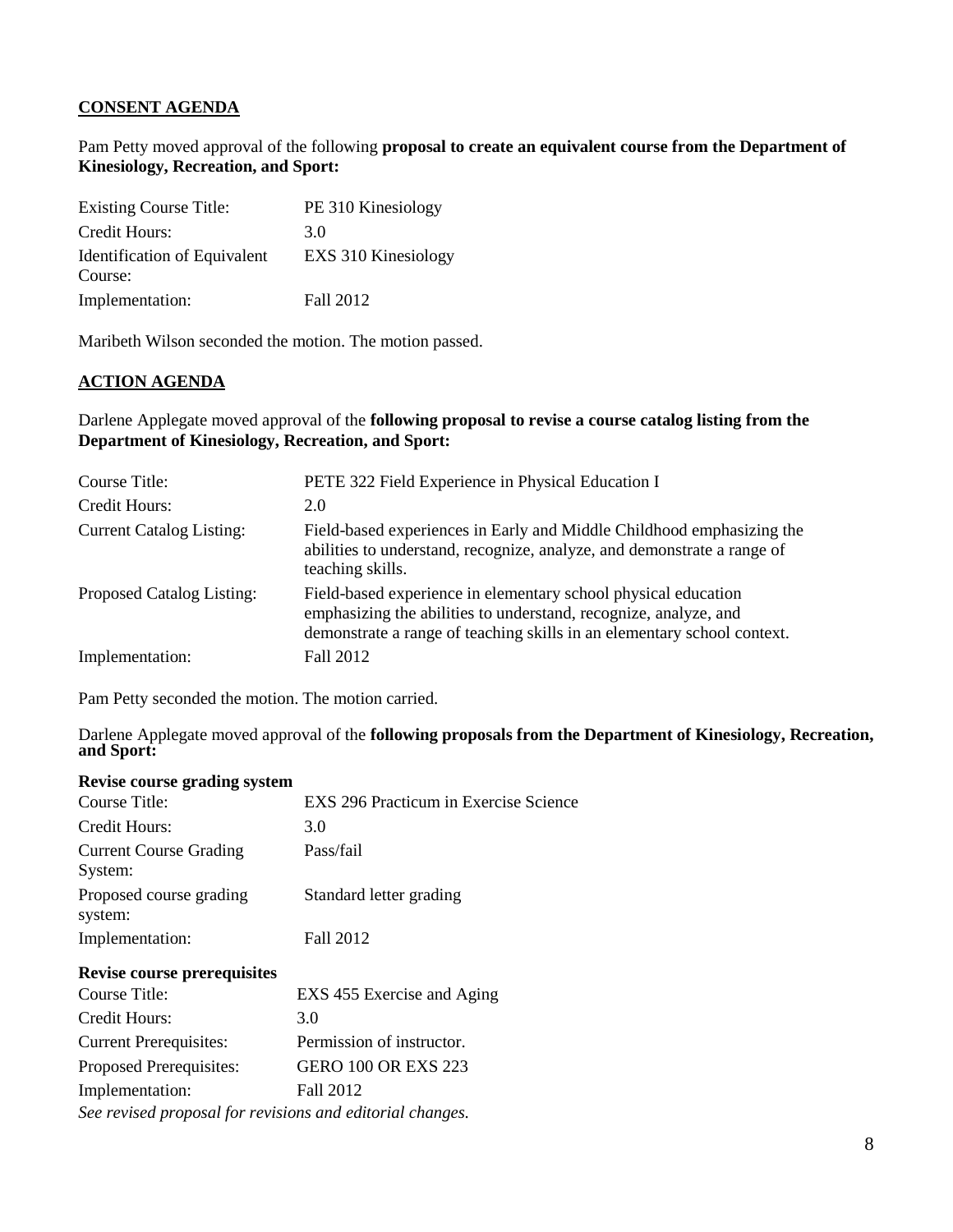#### **Revise course prerequisites**

| Course Title:                           | EXS 496 Internship in Exercise Science                                                                                                                         |
|-----------------------------------------|----------------------------------------------------------------------------------------------------------------------------------------------------------------|
| Credit Hours:                           | 6.0                                                                                                                                                            |
| Current<br>Prerequisites/corequisites:  | EXS 296 and EXS 412 (pre or co-requisite) and declared exercise science<br>major.                                                                              |
| Proposed<br>Prerequisites/corequisites: | EXS 296 and EXS 412 (pre or co-requisite) and declared exercise science<br>major and minimum cumulative GPA of 2.5 at the time of registration for<br>EXS 496. |
| Implementation:                         | Fall 2012                                                                                                                                                      |

Pam Petty seconded the motion. The motion carried.

### Pam Petty moved approval of the following **proposal to make multiple revisions to a course from the Department of Kinesiology, Recreation and Sport:**

| Course Title:                    | PETE 415 Field Experience in Physical Education II                                                                                                                                                  |
|----------------------------------|-----------------------------------------------------------------------------------------------------------------------------------------------------------------------------------------------------|
| Credit Hours                     | 2.0                                                                                                                                                                                                 |
| <b>Current Prerequisites:</b>    | None                                                                                                                                                                                                |
| Proposed Prerequisites:          | Students in the PETE concentration must meet all requirements for<br>admission into the teacher education program and be admitted into<br>teacher education prior to registering for PETE 415.      |
| <b>Current Catalog Listing:</b>  | Field-based experiences in adolescent/young adulthood emphasizing the<br>abilities to understand, recognize, analyze, and demonstrate a range of<br>teaching skills.                                |
| <b>Proposed Catalog Listing:</b> | Field-based experience in secondary physical education emphasizing the<br>abilities to understand, recognize, analyze, and demonstrate a range of<br>teaching skills in a secondary school context. |
| <b>Implementation Date:</b>      | Fall 2012                                                                                                                                                                                           |

Darlene Applegate seconded the motion. The motion carried.

# Pam Petty moved approval of the following **proposals to create a new course from the Department of Kinesiology, Recreation and Sport:**

| Course Title:       | PEMS 326 Physical Education Movement Studies Practicum I                                                                                                                                                                                                                                                     |
|---------------------|--------------------------------------------------------------------------------------------------------------------------------------------------------------------------------------------------------------------------------------------------------------------------------------------------------------|
| Abbr. Course Title: | <b>PE Move Studies Practicum I</b>                                                                                                                                                                                                                                                                           |
| Credit Hours:       | 2.0                                                                                                                                                                                                                                                                                                          |
| Prerequisites:      | Junior standing or permission of instructor.                                                                                                                                                                                                                                                                 |
| Catalog Listing:    | Field-based experiences in appropriate early/middle childhood non-<br>school settings emphasizing the abilities to understand, recognize,<br>analyze, and demonstrate a range of physical activity teaching skills.<br>Students are responsible for their own transportation to and from<br>practicum sites. |
| Implementation:     | Fall 2012                                                                                                                                                                                                                                                                                                    |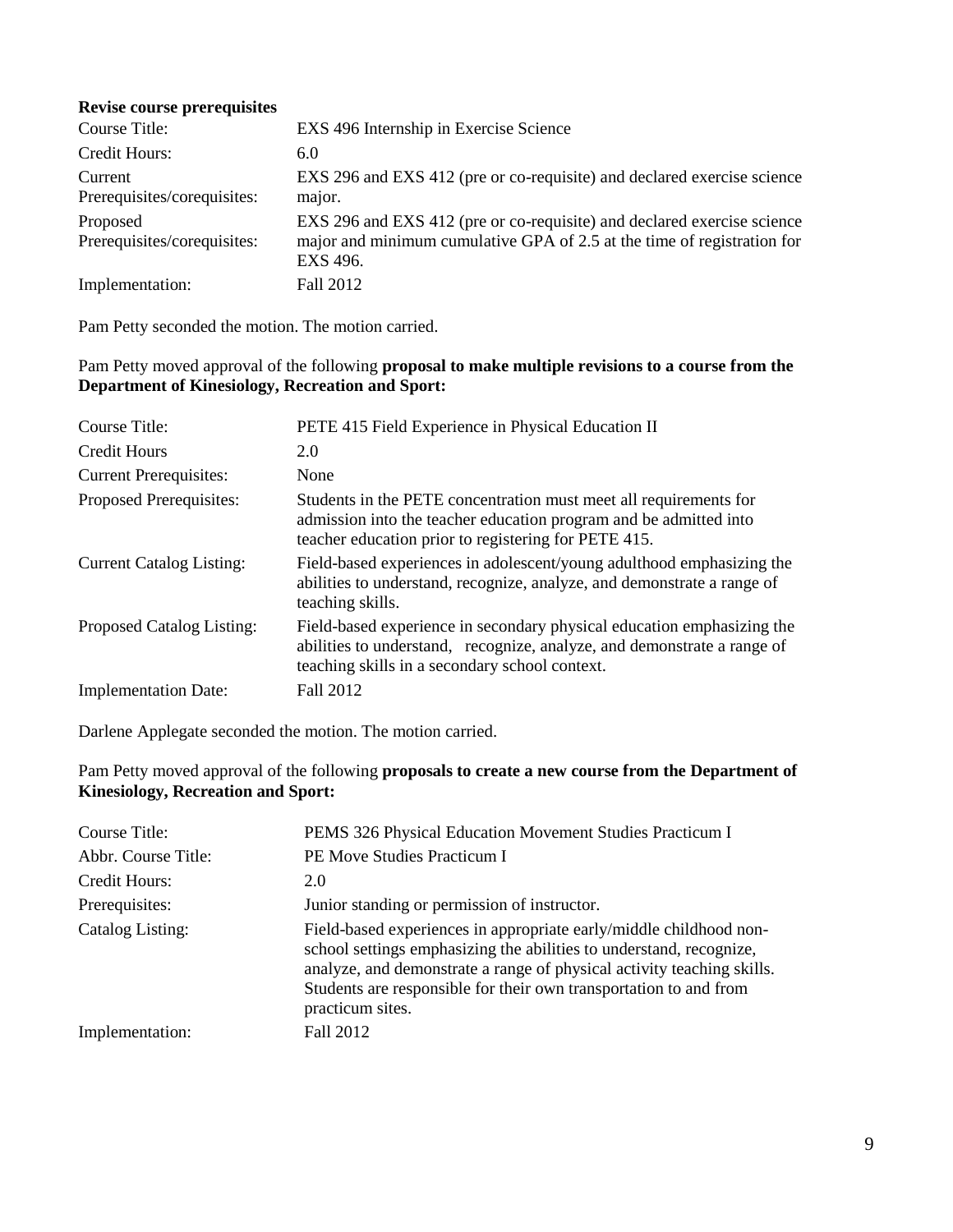| Course Title:       | PEMS 426 Physical Education Movement Studies Practicum II                                                                                                                                                                                                                                                          |
|---------------------|--------------------------------------------------------------------------------------------------------------------------------------------------------------------------------------------------------------------------------------------------------------------------------------------------------------------|
| Abbr. Course Title: | <b>PE Move Studies Practicum II</b>                                                                                                                                                                                                                                                                                |
| Credit Hours:       | 2.0                                                                                                                                                                                                                                                                                                                |
| Prerequisites:      | PEMS 326* <i>and either senior standing or permission of instructor</i> .                                                                                                                                                                                                                                          |
| Catalog Listing:    | Field-based experiences in appropriate adolescent, young adult/adult<br>non-school settings emphasizing the abilities to understand, recognize,<br>analyze, and demonstrate a range of physical activity teaching skills.<br>Students are responsible for their own transportation to and from<br>practicum sites. |
| Implementation:     | Fall 2012                                                                                                                                                                                                                                                                                                          |
|                     |                                                                                                                                                                                                                                                                                                                    |

#### *\*Friendly amendment.*

Darlene Applegate seconded the motion. The motion carried. *See revised proposal for revisions and editorial changes.*

## Pam Petty moved approval of the following **proposal to revise a program from the Department of Kinesiology, Recreation and Sport :**

| Program Title:                 | Bachelor of Science in Physical Education |                                                                                     |
|--------------------------------|-------------------------------------------|-------------------------------------------------------------------------------------|
| Reference Number:              | 587                                       |                                                                                     |
| Identification:                | $\bullet$                                 | Modify the Physical Education major                                                 |
|                                | $\circ$                                   | Revise Core Curriculum                                                              |
|                                | $\circ$                                   | Remove PETE 322 and PETE 415 from core                                              |
|                                | $\circ$                                   | Add PETE 322 and PETE 415 specific to PETE<br>concentration (teacher certification) |
|                                | $\circ$                                   | Add PEMS 326 and PEMS 426 specific to PEMS<br>concentration (non-certification)     |
|                                | $\circ$                                   | Remove PETE 325 from core and add PE 483                                            |
| <b>Effective Catalog Year:</b> | Fall 2012                                 |                                                                                     |

Darlene Applegate seconded the motion. The motion carried. *See revised proposal for revisions and editorial changes.*

# Darlene Applegate moved approval of the following **proposals to revise course credit hours from the Department of Kinesiology, Recreation and Sport:**

| Course Title:                 | EXS 412 Exercise Testing and Prescription   |
|-------------------------------|---------------------------------------------|
| Credit Hours:                 | 4.0                                         |
| <b>Proposed Credit Hours:</b> | $0.0$ or 4.0                                |
| Implementation:               | Fall 2012                                   |
|                               |                                             |
| Course Title:                 | <b>EXS</b> 420 Clinical Exercise Physiology |
| Credit Hours:                 | 4.0                                         |
| Proposed Credit Hours:        | $0.0$ or 4.0                                |
| Implementation:               | Fall 2012                                   |